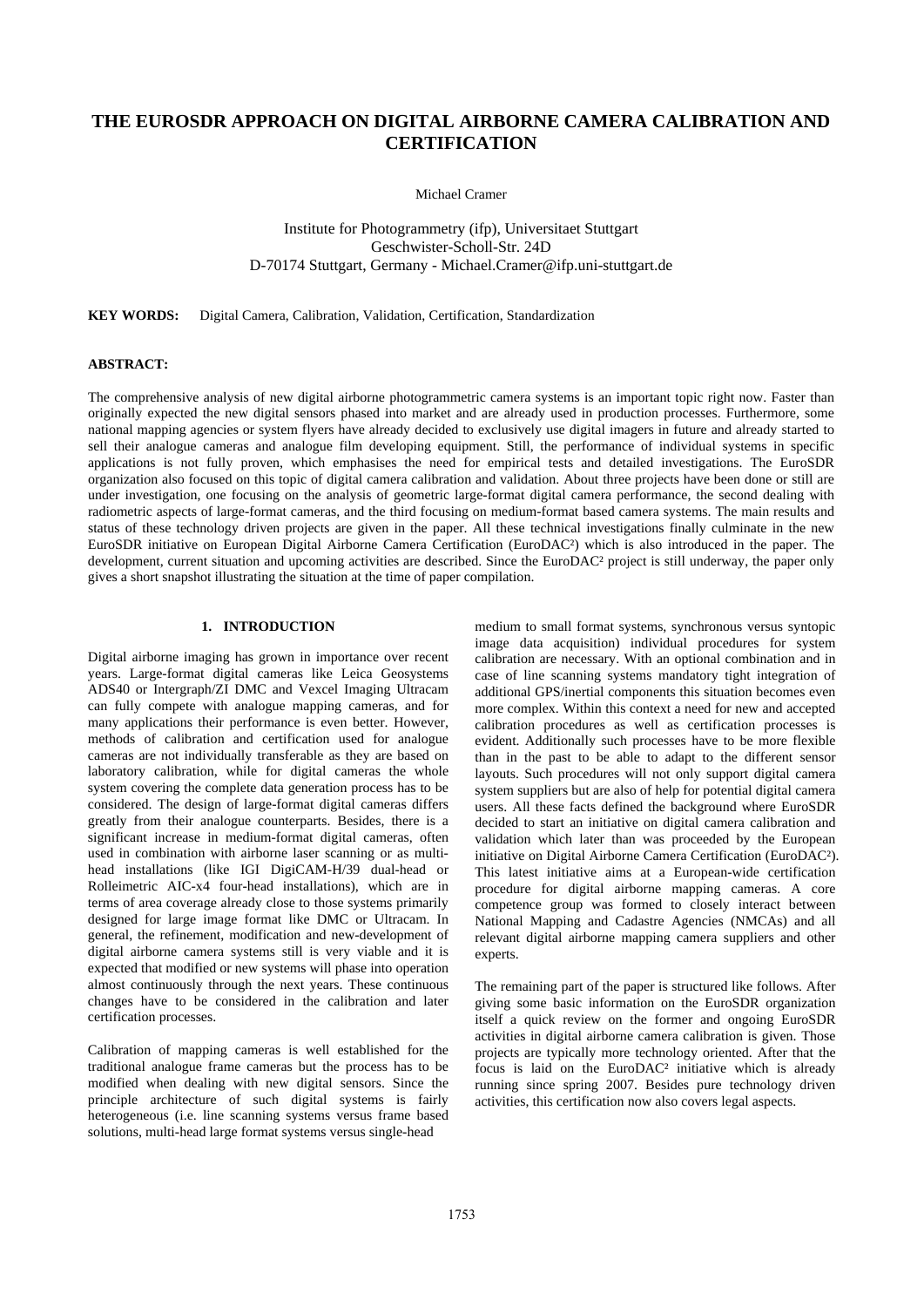# **2. THE EUROSDR ORGANIZATION**

The EuroSDR organization (European Spatial Data Research, see www.eurosdr.net) is a European user driven organization already founded in 1953 (formerly known as the Organisation Europeenne d'Études Photogrammetriques Expérimentales (OEEPE)). As of today 17 European countries are official members of the organization, where each member state is typically represented by two delegates in the EuroSDR science and steering committee: One from the national mapping agency and the second representative from research institutions or companies, respectively.

The mission of the organization is two-fold:

- 1. Develop and improve methods, systems and standards for the acquisition, processing, production, maintenance and dissemination of core geospatial information and promote applications of all such data, with special emphasis on the further development of airborne and spaceborne methods for data acquisition.
- 2. Encourage interaction between research organizations and the public and private sector to exchange ideas about relevant research problems and to transfer research results obtained to geoinformation production organizations.

The EuroSDR research activities are conducted by 5 scientific research commissions. These commissions are responsible for the initiation and coordination of scientific projects and workshops. From the very first beginning the main focus in research was laid on empirical performance tests in Europe. Substantial results for later practical use of new technologies for example were obtained in the field of analytical bundle block adjustment, GPS-supported aerial triangulation and GPS/inertial-based direct georeferencing. From this, recent and past projects in digital camera calibration/validation and certification continue former research projects and fully correspond to the aims of the organization.

## **3. DIGITAL CAMERA CALIBRATION AND VALIDATION**

#### **3.1 Network Digital Camera Calibration**

In the year 2004 EuroSDR already started a project dealing with the *calibration and validation of digital airborne cameras*. At that time the first of the new digital photogrammetric airborne cameras phased into practice and there was an obvious need to independently analyse the performance of such sensor systems in especially in comparison to the well established analogue mapping cameras. Special focus should have been laid on the system calibration aspects, where at that time large knowledge deficiencies were present, especially on user's side. This was due to the fact, that calibration performed by the manufacturers for the new digital sensors was not well known and documented. The necessary calibration steps were quite different to the traditional analogue mapping camera calibration, which is well known and consistently documented in calibration certificates. Such differences are mainly due to the different and heterogeneous sensor designs and their pan-chromatic and multi-spectral capabilities. Thus the expert network on Digital Camera Calibration was established, with the following two main objectives:

1. Collection of publicly available material on digital airborne camera calibration to compile an extensive

report describing the current practice and methods (Phase 1).

2. Empirical testing with focus on the development of commonly accepted procedure(s) for airborne camera calibration and validation, based on the experiences and advice of individual experts (Phase 2).

Both phases have already been finished, the extended phase one report is available (Cramer, 2004). The empirical phase 2 results have to a major extend been published in Cramer (2007b). The final project report will be made available through the official EuroSDR publication series in 2008.

Since some of the project findings are of relevance for the later certification process, the majors should be re-called here. The first conclusions were drawn from the theoretical phase 1 research, mainly focussing on the technologies of digital camera calibration, as they are performed by manufacturers themselves. With respect to this calibration aspect a decreased use of standard collimator based laboratory calibration seems to be evident, whereas the importance of in-situ calibration is definitely increasing. Such in-situ calibrations, i.e. selfcalibration determined from dedicated calibration flights, have to be done by the users regularly, in order to validate and refine the manufacturer's system calibration parameters. Due to the fact, that such self-calibrating techniques are not as common in the traditional airborne photogrammetry, clear knowledge deficits, concerning the features and advantages of system calibration in flight, are present especially on the user's side.

The second step of the project then focused on the empirical analyses of real test flight data, to validate the a priori calibration parameters from operational tests and if necessary include additional self-calibration to even refine the overall performance of the analysed systems. Flight data from three systems have been taken into consideration, namely the ADS40  $(1<sup>st</sup> generation, sensor head SH40)$ , DMC and UltracamD cameras. It has to be mentioned, that the empirical results have been obtained from a somewhat limited data base, because at the time the data was collected for the project only a limited number of test flights have been made available flown in photogrammetric test sites, and there was no financial budget to perform own test flights. Especially for the DMC and UltracamD data sets flown in the Norwegian test site Fredrikstad, the conditions during the image acquisition were limited (i.e. sun light conditions), which negatively influences the image radiometry and the later identification of image points. The ADS40 was flown in the German Vaihingen/Enz test field, in much better airborne conditions. Since the flights were already done in 2003 and 2004 respectively, the sensors (and the obtained results) did not fully reflect the today's state of the art of sensor technology any more. This especially is obvious for the ADS40, which in the meantime has been modified to ADS40 2<sup>nd</sup> generation (with sensor heads SH51 and SH52) and the Ultracam, which now is available as UltracamX version. Thus the following findings might be slightly different from today's test flights, nevertheless the general trends are obvious and have already been verified from alternative tests in the meantime.

Major role during the empirical tests in phase 2 was the analysis of influence of additional parameters and optimal models for system self-calibration. One important finding was that selfcalibration is obviously necessary to improve the quality of object point determination for all three tested camera systems ADS40, DMC and UltracamD. With self-calibrating aerial triangulation for the ADS40 flight the horizontal accuracy is in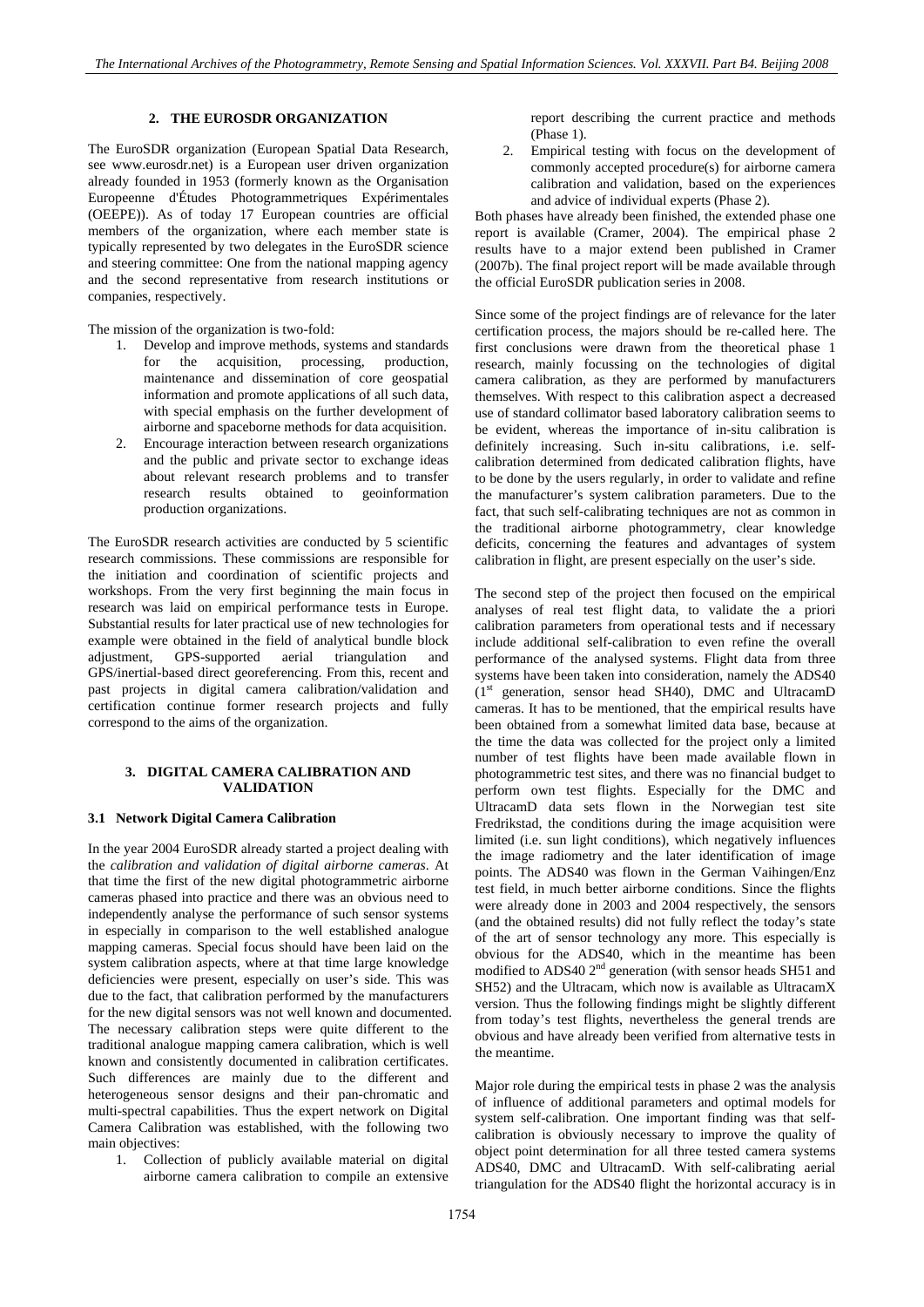the range up to 1/5 pixel (GSD) and the vertical accuracy in the range of 1/3 pixel (GSD), corresponding to 0.04‰ of flying height. It should be mentioned that the later accuracy measure "‰ of flying height" for the vertical component is not as meaningful for digital cameras then for the former analogue mapping cameras. The digital cameras are of quite different design, resulting in different flying heights necessary to acquire same ground sampling distances. For DMC the accuracy is about 1/4 - 1/3 pixel (GSD) horizontally and 0.5 - 1 pixel (GSD) vertically, corresponding to 0.05-0.1‰ of flying height. And finally in case of UltracamD the resulting accuracy is about 1/4 - 1/2 pixel horizontal and 1/3 of a pixel in vertical component (corresponding to 0.03‰ of flying height for vertical component). Again note, these values are obtained from the three empirical test data sets only and are always dependent on the applied mathematical model. Each block has its own geometry. In case of UltracamD and DMC the radiometric quality might also be of influence on the obtained accuracy. Thus, those numbers cannot be transferred to other projects in general and have to be checked individually. In all cases the above values were obtained with use of additional selfcalibration parameters which seems to be a necessity for all tested systems, to get highest absolute accuracy. Since this effect has also be proven from other independent investigations, it seems to be a general fact.

The obtained accuracy increase in object point determination using self-calibration is higher for DMC and UltracamD compared to ADS40. Additionally, the systematic corrections for UltracamD are more significant compared to DMC.

In some cases specially designed self-calibration parameter sets adapted to sensor geometry are necessary. For ADS40 the standard model based on Brown parameters is sufficient. For the frame based systems DMC and UltracamD extended or modified self-calibration models had been used. Alternatively high order correction polynomials like the 44 parameter Grün model in some cases also lead to accurate results. The use of only 12 additional parameters like Ebner or the BLUH standard parameters definitely is not sufficient to compensate for the systematic errors, at least from the findings of the analysed three data sets.

Besides self-calibration model the a priori weighting of observations is of larger influence. In some case the choice of weighting factors even exceeds the influence of the applied self-calibration model.

The network Digital Camera Calibration has clearly emphasized the important role of system validation from real flight data flown in well controlled photogrammetric test ranges. The influence and importance of additional parameter sets for the final geometric accuracy has clearly pointed out. In-situ system calibration and validation will gain in importance in future. Obviously, such processes have to be checked in detail.

### **3.2 Medium format digital airborne cameras**

Unfortunately, the investigations performed in this project only covered the geometrical aspects of only three camera systems, with technical status of almost 5 years ago. Later sensor developments and other recently introduced large format sensors, like Jenaoptronic JAS-150 have not been considered. Additionally the very viable group of camera systems based on medium format sensors was not involved. As already mentioned in the introductory part of the paper, currently considerable developments in medium format cameras are obvious (several systems providing up to 39Mpix resolution (for one single camera head) like IGI DigiCAM-H/39, Rolleimetric AIC-x, DiMAC Systems DiMAC, Applanix DSS and others). Many of them are also available in multi-head configurations (dual-head to four-head installations) which will increase in use in future photogrammetric applications. Thus these types of imaging sensors will be investigated in the new EuroSDR project *geometric and radiometric performance of digital medium format cameras*. The project is already running since fall 2007 under the leadership of Universität Rostock, Germany. Dr. Görres Grenzdörffer, Institute for Geodesy and Geoinformatics is the project leader. Similar to the Network Digital Camera Calibration a first theoretical phase, documenting the current status of medium format airborne imaging and available systems, will be amended by practical investigations focussing on both geometric and radiometric aspects. The first phase is already finished and major findings are documented in Grenzdörffer (2008).

#### **3.3 Radiometric performance of digital cameras**

The radiometric performance of the new digital airborne sensors also was not analysed in the Camera Calibration project although originally planned. This gap now is being closed through another EuroSDR technical project focusing on the *radiometric performance of large format digital cameras* in detail. The project is headed under the joint leadership of Eija Honkavaara and Lauri Markelin, Finnish Geodetic Institute (FGI), Finland and Roman Arbiol, Institut Cartogràfic de Catalunya (ICC), Spain. This radiometric project has been started in spring 2008 and will run for an approximately 2 years period of time. Again, a two phase project set-up is preferred. The first step will focus on the methodology itself. A report will be compiled based on literature research and a query to sensor manufacturers, image providers, image users, etc. This should become available in late 2008.

Based on the results from phase 1 analyses the empirical phase 2 investigations will focus on the processing of real data by test participants. The acquisition of empirical data sets will become necessary, i.e. strong image blocks preferable flown in different flying heights and covering several acquisition days to improve robustness of results. Additional equipment like reference targets has to be supported. To enable absolute radiometric calibration, either airborne hyperspectral data by e.g. CASI or AISA (radiance based method) or field radiance and atmospheric data (reflectance based method) should be collected simultaneously during flights.

## **4. DIGITAL AIRBORNE CAMERA CERTIFICATION**

The previous chapter has illustrated the technology driven activities in the EuroSDR group with focus on the new digital airborne camera technologies and their comprehensive performance testing. The findings of all these closely related activities finally lead to the decision of EuroSDR to go one step behind the pure technical investigations and also focus into the legal aspects of camera certification. Quite interesting to note that at the time of initialization of the Digital Camera Calibration Network such aspects were put to the background for the time being. Thus, EuroSDR decision was to officially instigate a project to take forward the issue of *European Digital Airborne Camera Certification – EuroDAC²* by EuroSDR. The coordination is between the European National Mapping and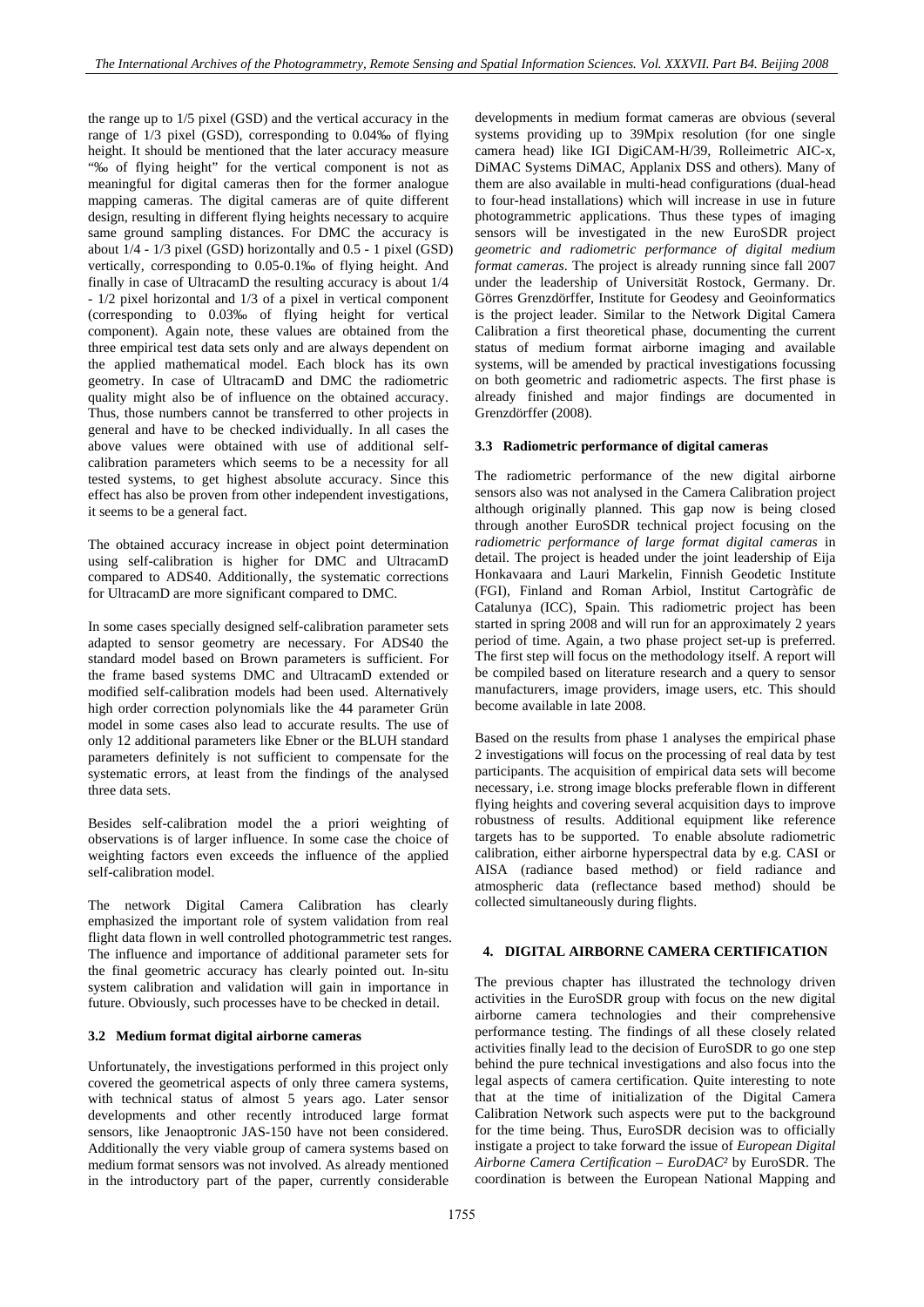Cadastre Agencies (NMCAs) while cooperating closely with all relevant digital airborne mapping camera suppliers and other experts. As NMCAs from seventeen states are currently members of EuroSDR most European NMCAs are involved in this project already. The initiative will lead to a European wide accepted certification procedure substituting the traditional analogue mapping camera certification. This project is also pushed by other certification activities like the Quality Assurance Plan driven by the US Geological Survey (USGS). Co-operations have already been established between both organizations to align the concepts as much as possible. Details on the most recent steps in the USGS certification initiative are published in Stensaas & Lee (2008) and Christopherson (2007).

The EuroDAC<sup>2</sup> project was officially launched at the  $110<sup>th</sup>$ meetings of the EuroSDR Science Committee and Board of Delegates in Rotterdam, The Netherlands, May 24, 2007. A position paper was compiled and distributed in the EuroSDR member states (Cramer 2007a). Within this paper the main ideas of the EuroDAC² initiative were briefly introduced and the concept was related to other ongoing certifications, mainly from the US Geological Survey. Since end of 2007 a competence group of international experts from science, national mapping and private industry is completed. As one can see from the following

Table 1, the EuroDAC² competence team in general consists of 6 people, supplemented by the current leaders of the projects medium-format cameras and radiometric performance of digital large-format cameras (see previous sub-sections 3.2 and 3.3). The team competence almost covers the whole spectrum of today's digital photogrammetric cameras, including the medium-format, line scanning and large-format multi-frame based technologies. Since many of the members are also linked to national mapping, they in parallel also represent the system user's side. R. Reulke additionally is involved in the German standardization organization, where he currently is chairing the standards group in Photogrammetry and Remote Sensing.

| #              | <b>Member</b>                   | <b>Expertise</b>             |
|----------------|---------------------------------|------------------------------|
| 1              | R. Alamus                       | NMCA, DMC user               |
|                | ICC Barcelona Spain             |                              |
| $\overline{c}$ | L.-E. Blankenberg               | Commercial company,          |
|                | <b>BLOM</b><br><b>Geomatics</b> | UltracamD/X user, science    |
|                | Norway                          |                              |
| 3              | D. Boldo                        | NMCA, medium format          |
|                | <b>IGN</b> France               | camera development/testing   |
| 4              | S. Bovet                        | NMCA, ADS40 user             |
|                | Swisstopo Switzerland           |                              |
| 5              | M. Cramer                       | Science, head of core group  |
|                | Universität Stuttgart           | & EuroSDR commission I       |
|                | Germany                         |                              |
| 6              | <b>R.</b> Reulke                | German<br>Science,<br>(DIN)  |
|                | Universität<br>Humbolt          | standards                    |
|                | Berlin Germany                  |                              |
| 7              | G. Grenzdörffer                 | Science, Project leader:     |
|                | Universität Rostock             | <b>Medium Format Cameras</b> |
|                | Germany                         |                              |
| 8              | Honkavaara,<br>Е.<br>L.         | NMCA, Project leaders:       |
|                | Markelin & R. Arbiol            | Radiometric Performance      |
|                | FGI Finland & ICC               |                              |
|                | Spain                           |                              |

Table 1: The members of the EuroDAC² competence group

The first group meeting took place at January 30, 2008, parallel to the EuroCOW workshop held in Castelldefels, Spain. The full group met, where D. Boldo and R. Reulke were replaced by one of their colleagues, respectively. Additionally one representative from the US also involved in the USGS Quality Assurance Plan was attending, physically representing a link between both European and US certification strategies.

Figure 1 shows the group members (from left to right): N. Paparonditis (IGN France, in place of D. Boldo), S. Bauer (DLR Berlin, Germany, in place of R. Reulke), G. Grenzdörffer (Universität Rostock, Germany), L.-E. Blankenberg (Blom Geomatics, Norway), M. Cramer (Universität Stuttgart, Germany), R. Alamus (ICC Barcelona, Spain), D. Moe (guest, involved in the US Geological Survey Quality Assurance Plan) and E. Honkavaara (FGI Finland, Masaala). S. Bovet (Swisstopo, Switzerland) was also attending but is missing on the photo.



Figure 1: The EuroDAC² core competence team meeting in Castelldefels (Jan 30, 2008).

During this meeting the current project status has been reflected and the next steps have been defined. The current situation is illustrated in the following subsections 4.1-4.5.

## **4.1 Calibration processes**

Digital camera systems are calibrated through the manufacturers, parts of the calibration is done in their laboratories typically amended by in-situ calibrations. A clear trend towards in-situ calibrations is obvious. The ADS40 2nd generation for example is the first large format digital photogrammetric sensor whose geometry exclusively is calibrated from in-situ calibration flights. Besides geometry the overall image quality including spatial resolution and radiometry are crucial for any user. Thus a high-level radiometric calibration comparable to geometric calibration is also of concern but only treated exceptionally.

Such processes and calibration setups are currently not certified.

#### **4.2 Calibration protocols**

Calibration results are documented by camera manufacturers. They all have defined their individual system specific calibration protocols. These documents sometimes are very extensive especially for multi-head cameras. Since layout of all of them is quite different, direct comparison between different camera type calibrations is limited. The unique definition of the calibration parameters, the transparency of the calibration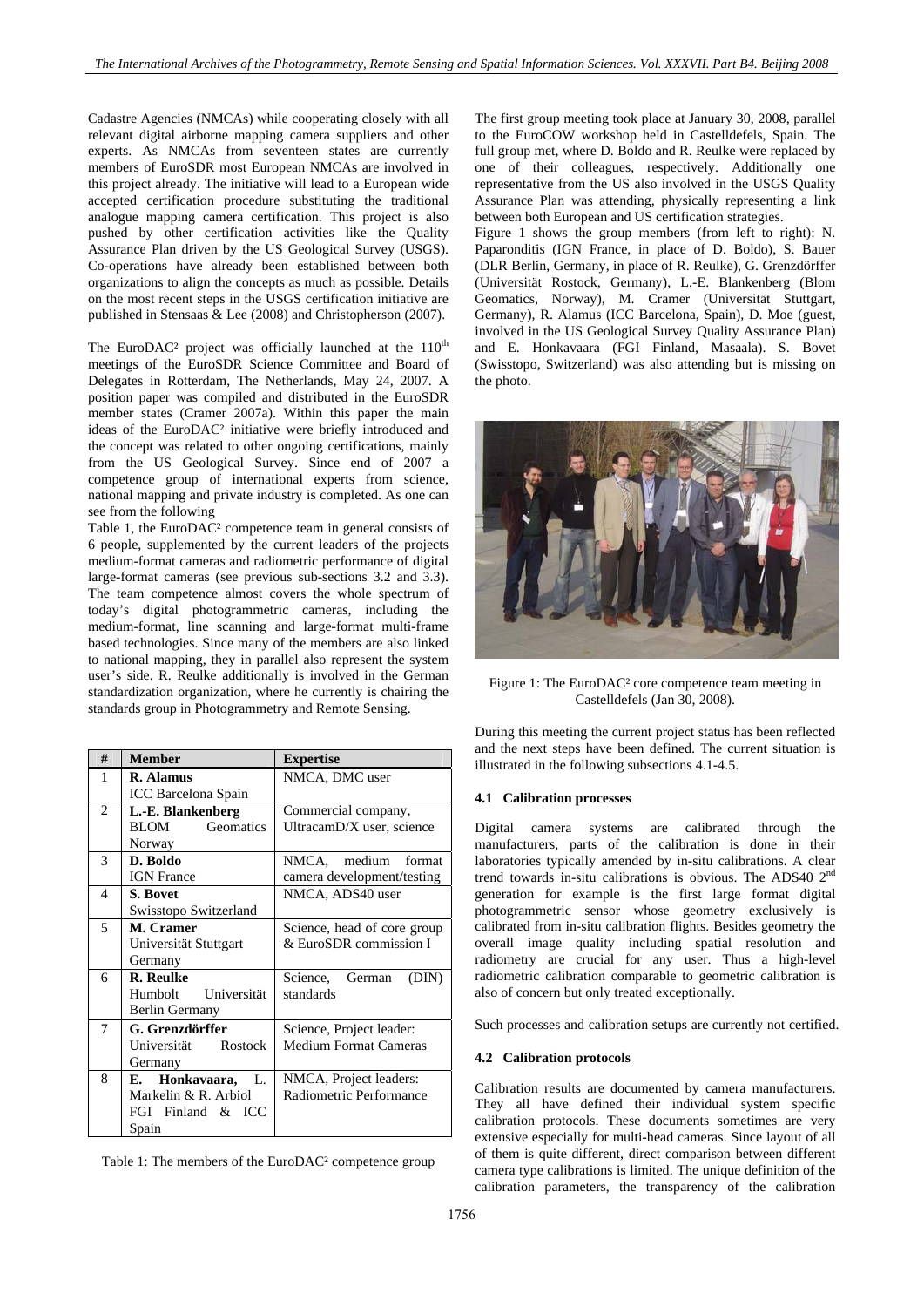processes, the completeness and non-ambiguity of calibration information so far is not analyzed. Thus today's calibration protocols are away from calibration certificates.

### **4.3 In-situ test ranges and flight layouts**

Test flights in well-defined and controlled test areas offer the only possibility to check the overall systems performance in true operational environments. They will also gain in importance for in-situ system calibration process. Furthermore, test site validations already have been introduced in new national standards. For example the new German standard DIN 18740 – Photogrammetric Products, Part 4: Requirements for digital aerial cameras and digital aerial photographs (established September 2007, the full standard (in German only) can be digitally ordered through www.beuth.de) defines the following: "The calibration of the camera has to be documented by the manufacturer's calibration certificate. The validity of the geometrical calibration at the time of flight has to be proven by a validation test (less than one year ago) or a new calibration (less than two years ago). The validation has to be done in a signalized test area. The horizontal and vertical accuracy obtained from the validation test has to coincide with the quality specs given in the manufacturer's calibration, which serves as the reference. The maximum tolerance between validation flight and calibration has to stay below 25%." Above paragraph is following section 4.1.3 in DIN 18740-4. Still, the optimal layout of validation fields and the definition of appropriate validation processes, not only for geometry but also covering radiometry and sensor products, are not defined. Furthermore, the maximum allowable tolerance of 25% is not explained or defined in more detail. This also leaves much open for interpretation.

### **4.4 Sensor development**

The new digital sensor technology is developing rapidly. Some of the systems are based on non-photogrammetric off-the-shelf sensors, so-called medium-format type systems. They also increasingly seem to be used in geospatial imaging, especially when several of such medium format cameras are combined in one platform to obtain larger field of views and area coverage. So far mostly 2-4 head installations are realized, but some already have announced camera clusters of up to eight systems (Tölg 2007). There is a place for these sensors and their users would also like to certify/validate their systems/products as well. But certification processes have to be flexible to take care of the different and (evolving) new sensor designs.

### **4.5 User specific requirements**

In addition the digital sensors are offering a broad variety of application fields. Users sometime have very different demands on their flight designs and corresponding GSD and accuracy requirements or classes. In some cases the users have full control to the data process when the whole data processing is done in-house, in other cases users will order the final end product only. Especially for high accuracy requirements the individual sensor used during data acquisition will have significant influence on the later product. This again motivates an individual sensor related (i.e. sensor/camera number instead of type approach) validation process. Test flights again offer the only way not only to validate the performance of the sensor data and to point out the individual camera strengths and weaknesses. In addition, the data generation not only relies on the sensor itself, but the post processing, the airborne

component and the operating environment also is of influence. Test field validation also allows for the analysis of the later products including the whole sensor systems with corresponding data flow.

#### **4.6 EuroDAC² decisions and next steps**

The above sub-sections tried to point out gaps or lacks in today's verification/certification processes that should be closed by activities like EuroDAC². First of all EuroDAC² fully agrees with the effort already done in USGS Quality Assurance Plan, especially the so-called manufacturer certification (now renamed to sensor-type certification), which in general checks the process of sensor manufacturing for continuous quality control but is related only to the product series as a whole not on each individual sensor number. EuroDAC² most likely will not undergo this effort again, which obviously would also be supported by the system manufacturers.

Instead of that the core competence team decided to focus on the following fairly concrete steps, which seem to be manageable to be solved in near future:

*Work on transparent and completely described calibration processes and the unique, comparable and unambiguous presentation of calibration results in calibration protocols*. So far the results from manufacturer calibrations are listed in sometimes very extensive calibration protocols, and this information is presented in quite heterogeneous ways as described before. A more unified way of result presentation and uniquely definition of parameters will directly influence the user friendliness and acceptance of systems.

*Work on the optimal design of airborne calibration and validation test fields and the corresponding test methods to comprehensively validate the system performance*. The future role of test fields for in-situ calibrations and comprehensive performance tests of individual sensor is obvious from the above discussions. Still the processes and the final layout have to be defined. Note, that performance tests have to cover the geometry and radiometry as well. First substantial evaluations on the layout of such test procedures are already done by Honkavaara et al (2008). EuroDAC² developments will be founded on this investigations.

*Work on the formation of a network of international calibration and validation test field providers. All test fields have to be independent, of comparable layout and will offer identical user policies*. EuroDAC² has identified four primary test fields already used for the last years for European airborne tests. These test fields are maintained by

- the Finnish Geodetic Institute (Masaala, Finland), namely the Sjökulla test site
- the University of Pavia (Pavia, Italy), namely the Pavia test site
- the Universitaet Stuttgart (Stuttgart, Germany), namely the Vaihingen/Enz test site, and
- the University of Life Sciences (Aas, Norway), namely the Fredrikstad test site.

It is quite interesting to note that just recently a new test field was already established in Spain, due to the impact of EuroDAC² (Nafria Garcia 2008). This test site is located north of Valladoid and maintained through Instituto Technologico Agrario (itacyl). So far its spatial extension is smaller than the before mentioned test sites. Nevertheless EuroDAC² will work